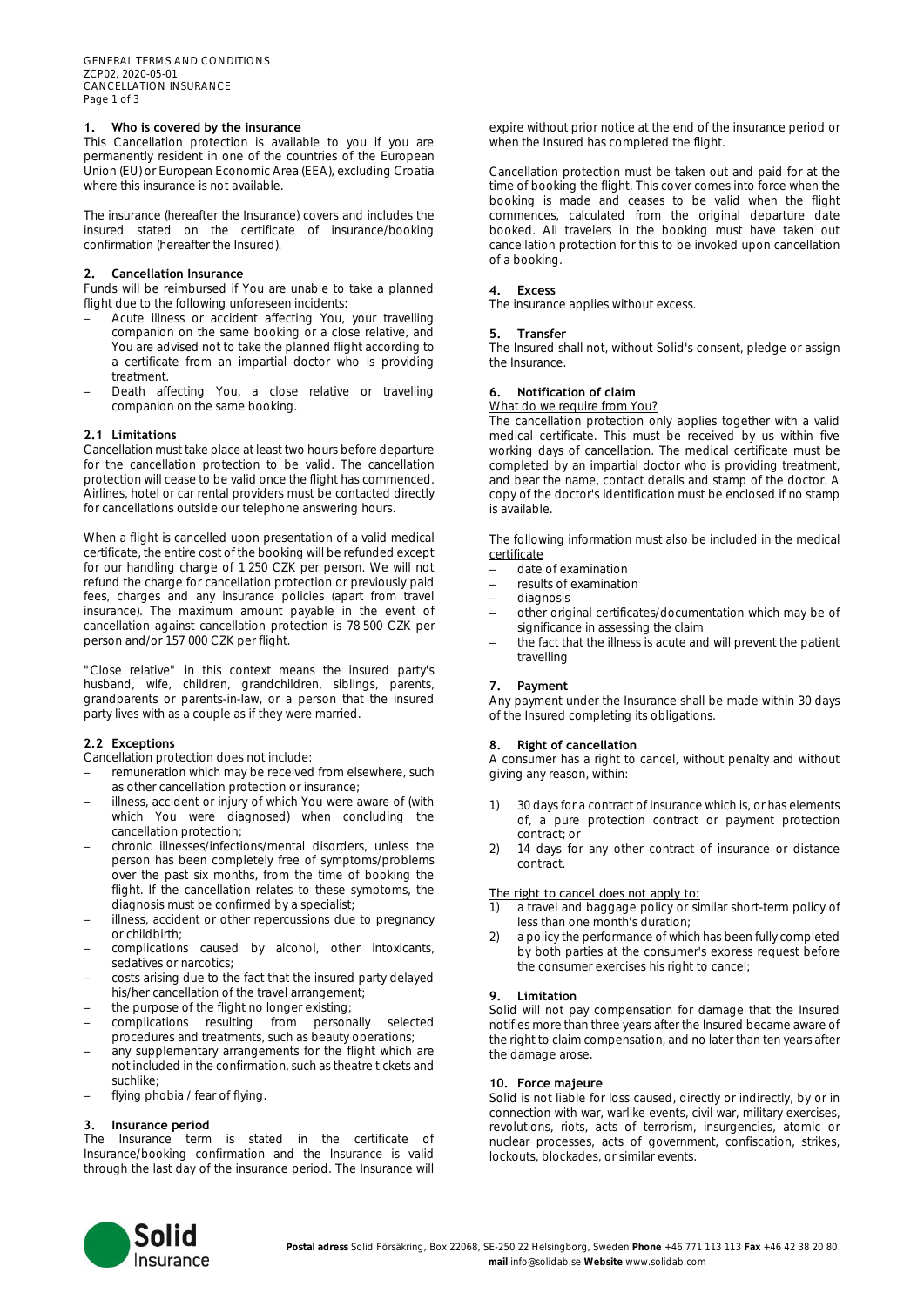# **11. Several insurances and reclamation**

In the event that the risk covered by the insurance is also covered by another insurance, the Insured is entitled to claim compensation from either of the insurance companies. However, compensation representing an amount which in aggregate is higher than the loss incurred will not be paid out. To the extent that compensation has been paid, Solid assumes the right to reclaim the amount paid from those responsible for the damage or from another insurance.

# **12. Governing law**

The insurance agreement is governed by Swedish law. In addition to the insurance conditions, the Insurance Agreements Act (*Sw. Försäkringsavtalslag (2005:104)*) applies.

# **13. Solid Insurance's processing of personal data in accordance with the Data Protection Regulation**

Solid Försäkringsaktiebolag (Swedish corporate reg. no. 516401-8482) ("Solid Insurance") is the legal entity responsible for processing your personal data. This means that it is our duty to ensure that processing is carried out securely and in accordance with applicable laws and regulations.

# **13.1Collection of personal data**

When you become a customer or show interest in becoming a customer of Solid Insurance, you are asked to provide some personal information about yourself such as name, address, social security number, email address, telephone number, employment information, etc. The data is obtained directly from you but may also be obtained from, for example, other companies within the Group, from any of our partners, insurance brokers or from your employer. The data may also be obtained or supplemented and updated from government records or other private and public records. Solid Insurance may also record phone calls, save email communications or otherwise document your interaction and communication with Solid Insurance.

#### **13.2Purpose**

Solid Insurance processes the personal data for the purposes listed below. Such processing is necessary for the following purposes.

# Preparation and administration of agreements

The main purpose of Solid Insurance's processing of personal data is to collect, verify and register personal data prior to entering into an agreement with you as a customer as well as to document, administrate and fulfil agreements that have been concluded. If you do not enter into an agreement with Solid Insurance, your personal information will be saved for no more than three months. Personal data is stored for the time we need in order to fulfil our agreement with you, which complies with statutory limitation periods.

# Compliance with obligations under law, other regulatory provision and/or regulatory decision

In connection with the above, processing of personal data is also carried out in order for Solid Insurance to comply with its obligations under law, other regulatory provision and/or regulatory decision. Personal data is stored in accordance with applicable legislation.

# Examples of such processing include:

processing of personal data in order to fulfil

requirements in accordance with accounting legislation,

(i) processing of personal data in connection with reporting to the Swedish Tax Agency, the Swedish Police Authority, the Swedish Enforcement Authority, the Swedish Financial Supervisory Authority and other authorities.

#### Market and customer analyses

Personal data is also processed in the context of market and customer analyses as a basis for marketing and business development in order to improve Solid Insurance's product range to our customers. The data is also processed for purposes that are necessary in the course of normal insurance business, such as the calculation of premiums, statistics and the prevention of insurance loss. Personal data may also be processed as a basis for providing insurance advice. If you have not requested direct mail blocking, personal data may be used to target direct advertising and offers to you. Personal data is stored in accordance with applicable legislation.

## **13.3Processing of personal data by a person other than Solid Insurance**

Processing of personal data may, within the framework of the applicable rules of confidentiality and for purposes stated above, be made by companies in the Group and by companies that the Group cooperates with in order to perform its services, such as claims settlement, risk assessment, reinsurance, various analyses, etc. The legal basis for processing is Solid Insurance's fulfilment of agreements or as a result of Solid Insurance's legitimate interest. Personal data is stored in accordance with applicable legislation.

# **13.4Third-country data transfer**

In certain cases, Solid Insurance may transfer personal data to non-EU/EEA countries (so-called third countries) and to foreign organisations. In such case, Solid Insurance will take reasonable steps to ensure that your personal data is processed securely and with an adequate level of protection comparable to and at the same level as the protection offered within the EU/EEA.

# **13.5Your rights**

You are entitled to receive information about Solid Insurance's processing of your personal data and thereby have the right to: a) obtain extracts from registers,

- b) request the correction of incorrect or incomplete information,
- c) request deletion or limitation of the processing of personal data,
- d) object to the processing,
- e) if Solid Insurance processes personal data pursuant to agreements or consent, you may, under certain conditions, obtain personal data from Solid Insurance that you have provided to Solid Insurance and the right to have these transferred directly to other personal data administrators if this is technically possible (data portability).

Your request and/or objection in accordance with the items b-e above will be evaluated by Solid Insurance on an individual case basis. In the event of a request and/or objection according to that stated above, please contact the Data Protection Officer at Solid Insurance.

# **13.6Block against direct marketing**

You can contact Solid Insurance to request a block of direct marketing (so-called direct mail block). This means that your personal data will not be processed for marketing purposes and neither will marketing be sent to you. Requests for blocking shall be made to Solid Insurance's customer service on telephone 0771-113 113 or by email to kunder@solidab.se

# **13.7Profiling and processing based on legitimate interest**

You are entitled in specific instances to oppose profiling and processing of personal data based on Solid Insurance's legitimate interest. Profiling refers to the automatic processing of personal data used to evaluate certain personal characteristics of a natural person, in particular to analyse or predict, for example, this natural person's financial situation, personal preferences, interests, etc. Profiling is used by Solid Insurance for example to perform customer analyses for marketing purposes. You are entitled to oppose profiling in instances concerning profiling for marketing purposes.